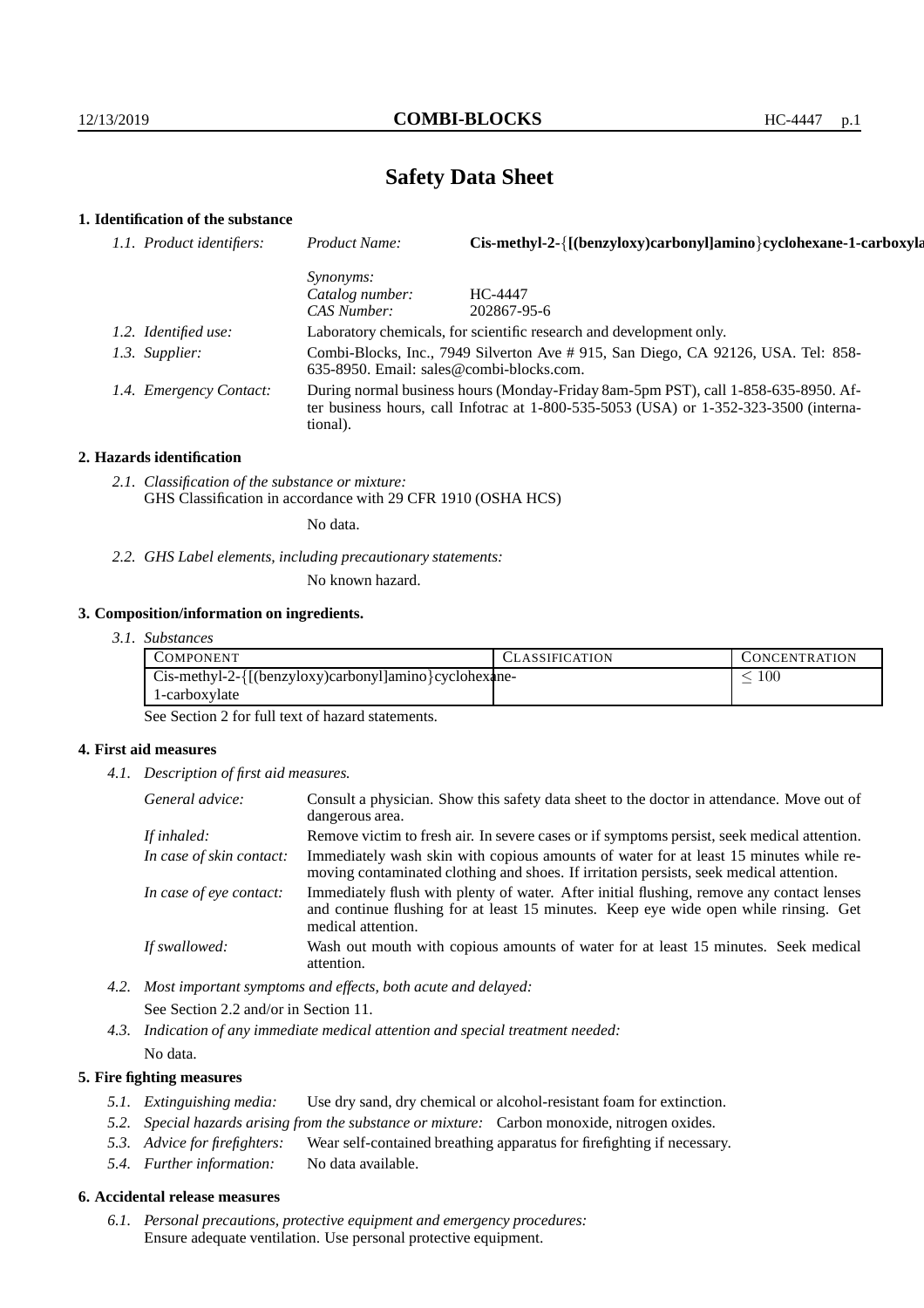| 6.2. Environmental precautions: |                                                                                                                                                                                                                                                                    |                                                                                                                                                                                                                                                                                                                        |  |  |
|---------------------------------|--------------------------------------------------------------------------------------------------------------------------------------------------------------------------------------------------------------------------------------------------------------------|------------------------------------------------------------------------------------------------------------------------------------------------------------------------------------------------------------------------------------------------------------------------------------------------------------------------|--|--|
|                                 | Should not be released into the environment. See Section 12 for additional ecological information.                                                                                                                                                                 |                                                                                                                                                                                                                                                                                                                        |  |  |
|                                 | 6.3. Methods and materials for containment and cleaning up:                                                                                                                                                                                                        |                                                                                                                                                                                                                                                                                                                        |  |  |
|                                 | Sweep up or vacuum up spillage and collect in suitable container for disposal.                                                                                                                                                                                     |                                                                                                                                                                                                                                                                                                                        |  |  |
|                                 |                                                                                                                                                                                                                                                                    |                                                                                                                                                                                                                                                                                                                        |  |  |
|                                 | 6.4. Reference to other sections:<br>Refer to protective measures listed in Sections 8 and 13.                                                                                                                                                                     |                                                                                                                                                                                                                                                                                                                        |  |  |
|                                 | 7. Handling and storage                                                                                                                                                                                                                                            |                                                                                                                                                                                                                                                                                                                        |  |  |
|                                 | 7.1. Precautions for safe handling: Avoid contact with skin and eyes. Avoid inhalation of vapour or mist. Keep away<br>from sources of ignition - No smoking. Take measures to prevent the build up of electro-<br>static charge. For precautions see section 2.2. |                                                                                                                                                                                                                                                                                                                        |  |  |
|                                 |                                                                                                                                                                                                                                                                    | 7.2. Conditions for safe storage, including any incompatibilities: Keep container tightly closed in a dry and well-ventilated<br>place. Containers which are opened must be carefully resealed and kept upright to prevent<br>leakage.                                                                                 |  |  |
|                                 | 7.3. Specific end use(s):                                                                                                                                                                                                                                          | Laboratory chemicals, for scientific research and development only.                                                                                                                                                                                                                                                    |  |  |
|                                 | 8. Exposure Controls / Personal protection                                                                                                                                                                                                                         |                                                                                                                                                                                                                                                                                                                        |  |  |
| 8.1. Control parameters:        |                                                                                                                                                                                                                                                                    |                                                                                                                                                                                                                                                                                                                        |  |  |
|                                 | Components with workplace control parameters: Contains no substances with occupational exposure limit values.                                                                                                                                                      |                                                                                                                                                                                                                                                                                                                        |  |  |
|                                 | 8.2. Exposure controls:                                                                                                                                                                                                                                            |                                                                                                                                                                                                                                                                                                                        |  |  |
|                                 |                                                                                                                                                                                                                                                                    | Appropriate engineering controls: Ensure that eyewash stations and safety showers are close to the workstation<br>location. Ensure adequate ventilation, especially in confined areas.                                                                                                                                 |  |  |
|                                 | Personal protective equipment:                                                                                                                                                                                                                                     |                                                                                                                                                                                                                                                                                                                        |  |  |
|                                 | Eye/face protection:                                                                                                                                                                                                                                               | Wear appropriate protective eyeglasses or chemical safety goggles as described by OSHA's<br>eye and face protection regulations in 29 CFR 1910.133 or European Standard EN166.                                                                                                                                         |  |  |
|                                 | Skin protection:                                                                                                                                                                                                                                                   | Handle with gloves. Gloves must be inspected prior to use. Use proper glove removal<br>technique (without touching glove's outer surface) to avoid skin contact with this product.<br>Dispose of contaminated gloves after use in accordance with applicable laws and good<br>laboratory practices. Wash and dry hands |  |  |
|                                 | <b>Body Protection:</b>                                                                                                                                                                                                                                            | Complete suit protecting against chemicals, Flame retardant antistatic protective clothing.,<br>The type of protective equipment must be selected according to the concentration and<br>amount of the dangerous substance at the specific workplace.                                                                   |  |  |
|                                 | Respiratory protection:                                                                                                                                                                                                                                            |                                                                                                                                                                                                                                                                                                                        |  |  |

Control of environmental exposure: Prevent further leakage or spillage if safe to do so. Do not let product enter drains.

# **9. Physical and chemical properties**

*9.1. Information on basic physical and chemical properties*

| (a)                        | Appearance:                                   | Solid               |
|----------------------------|-----------------------------------------------|---------------------|
| (b)                        | Odour:                                        | No data             |
|                            |                                               |                     |
| (c)                        | Odour Threshold:                              | No data             |
| (d)                        | pH:                                           | No data             |
| (e)                        | Melting point/freezing point:                 | 50 - $60^{\circ}$ C |
| (f)                        | Initial boiling point and boiling range:      | No data             |
| (g)                        | Flash point:                                  | No data             |
| (h)                        | Evaporatoin rate:                             | No data             |
| (i)                        | Flammability (solid, gas):                    | No data             |
| (j)                        | Upper/lower flammability or explosive limits: | No data             |
| (k)                        | Vapour pressure:                              | No data             |
| $\left( \mathrm{l}\right)$ | Vapour density:                               | No data             |
| (m)                        | Relative density:                             | No data             |
| (n)                        | Water solubility:                             | No data             |
| $\rm (o)$                  | Partition coefficient: n-octanol/water:       | No data             |
| (p)                        | Auto-ignition:                                | No data             |
| (q)                        | Decomposition temperature:                    | No data             |
| (r)                        | Viscosity:                                    | No data             |
| (s)                        | Explosive properties:                         | No data             |
| (t)                        | Oxidizing properties:                         | No data             |